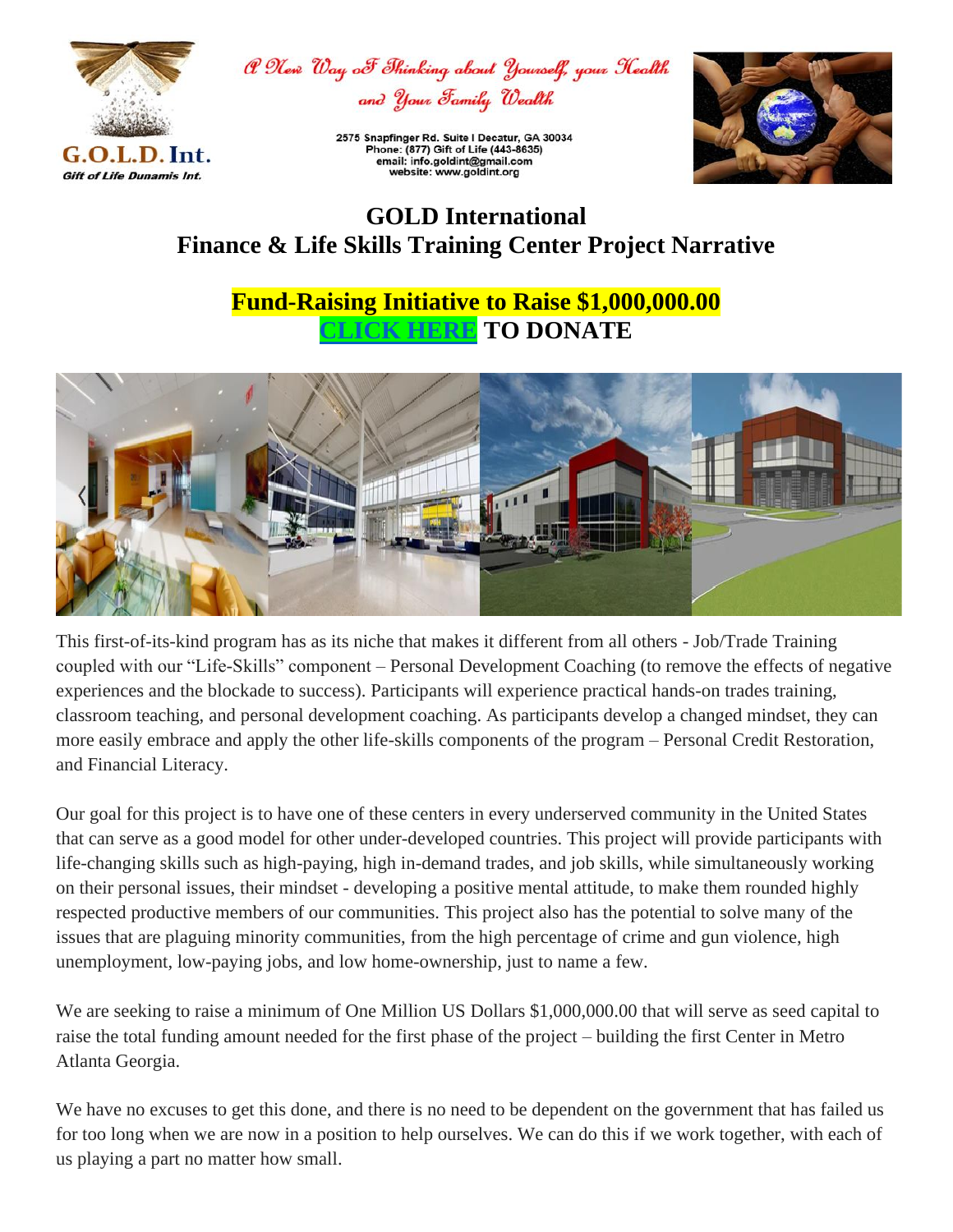#### **Project Preamble**

A community's self-determination begins with self-love, then the control of every sector of the economy, to provide a healthy productive environment from which jobs are created to generate the funds needed to feed, educate, and house the members of the community to live a higher quality of life. The idea behind the vision to build Life Skills Training Centers comes from the 'Teach A Man To Fish' rather than Give Him a Fish' principle. This first-of-its-kind life skills training center once completed will provide a second chance opportunity to the 'outcast' and forgotten members of the community and convert many into well respected productive citizens that will make positive contributions to society.

Among the many issues that are affecting underserved minority communities is the unproductive male syndrome. When a large number of males from any society have limited education, job skills, and high unemployment, these men become a 'menace to that society'. This issue is compounded in minority communities where many children who are born of teen-aged parents, grow up in fatherless homes and are living in an unhealthy low-economic, and low employment environment. This issue is further compounded, by the high percentage of school drop-out, and the reduction of college-educated males. Added to these issues are the millions of minority males locked up in jails, millions more hardened by their jail experience, who have been released from prison without any positive reformation, and the inability to be employed by the current social policy that bars them from voting, and makes them unemployable even if they have job skills.

Graduates from this program will become highly skilled, well-rounded, positively strong productive members of the community. These graduates will also be extremely sought after, because they will be both highly skilled, and have a positive mental attitude which will make them good coachable team members for any organization.

#### **Target Audience for The Program**

- Veterans; Inmates; High school dropouts; and Single parent mothers should be at the top of the list.
- States Dept. of Labor and Dept. of Commerce to add "our "Life-Skills" component to their programs.
- $\overline{\phantom{a}}$  High School and Community Colleges

The focus on this audience can have the additional benefit of reducing the need for government funds that are spent on social services to maintain or sustain families in need.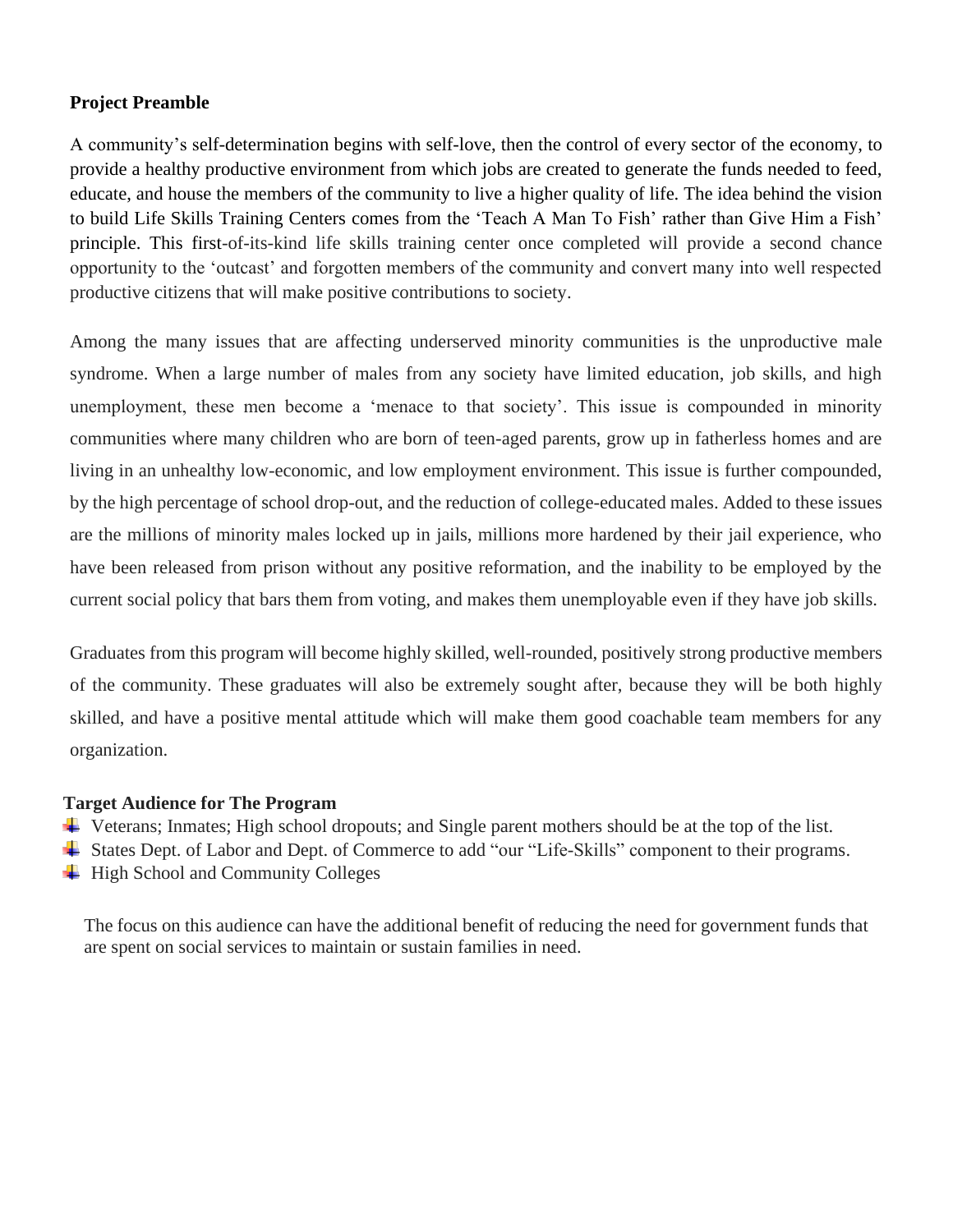### **Project narrative**

Many of the programs that are proposed by the government and by so many individuals and organizations, to help disadvantaged communities and the less fortunate are all well-meaning. However, the level of the desired outcome is not always achieved due in part to one important overlooked fact – the condition of a programmed mindset. Step one in the process of change is to address the underlying issues, which are the effects of negative experiences, and the blockades that prevent people from taking the positive sustained actions to achieve desired success results.

Access to resources and opportunities does not necessarily translate into actionable successful results but are tools that can best be used by those with the proper mindset. The United States of America is exhibit "A" to demonstrate this point. The USA has all of the resources and opportunities a person needs to attain any level of success they desire, despite the documented systemic obstacles, yet far too many people in the USA do not take advantage of these resources. On the other hand, we see or hear of so many stories of foreigners who arrive here with little or no skills or academic background and within one generation transform a complete family and community. What is the reason for this phenomenon you may ask, the answer is a positive mindset.

Most foreigners arrive in the USA with a different mindset, mental attitude, self-confidence, the desire for knowledge, a willingness to learn and grow, and the optimistic view that America has what it takes for one to succeed. All of which are supported by many recorded histories of "rags to riches stories.

The designer of the program Mr. Wendel Jackman d.b.a. Coach Sekou Obadias is a Personal Development Life Coach and published Author of the book: Breaking The Code – A Guide To Overcoming The Effects of Negative Experiences and The Greatest Barriers to Faith and Performance, is a strong believer in the principle that if you can change the way people think, you can change the direction of their lives. He is also the founder of the Gift Of Life Dunamis International "GOLD Int" an Atlanta Georgia based Personal Development focused organization. His background in Education, Self-Development, Finance literacy, and Business Development, coupled with his observation from working with people over the past thirty years, were the seeds that spun the idea for the proposed Personal Development Coaching with Finance Literacy and Life Skills Training Center.

"GOLD Int" currently administers this program on a smaller scale as a paid service for the public but would like to expand this vital resource to a wider audience, and eventually have these centers in, or close to every underserved community.

#### **Program Structure**

All participants of the program will go through a process that begins with Personal Development Coaching to help participants develop a changed mindset that will be the foundation for them to follow through with all of the other elements of the program.

Participants will have their personal credit worked on simultaneously in the background while they are receiving their Personal Development coaching. Participants will also go through a Financial Literacy class which will include learning how to create budgets, finance management, Debt relief, learning how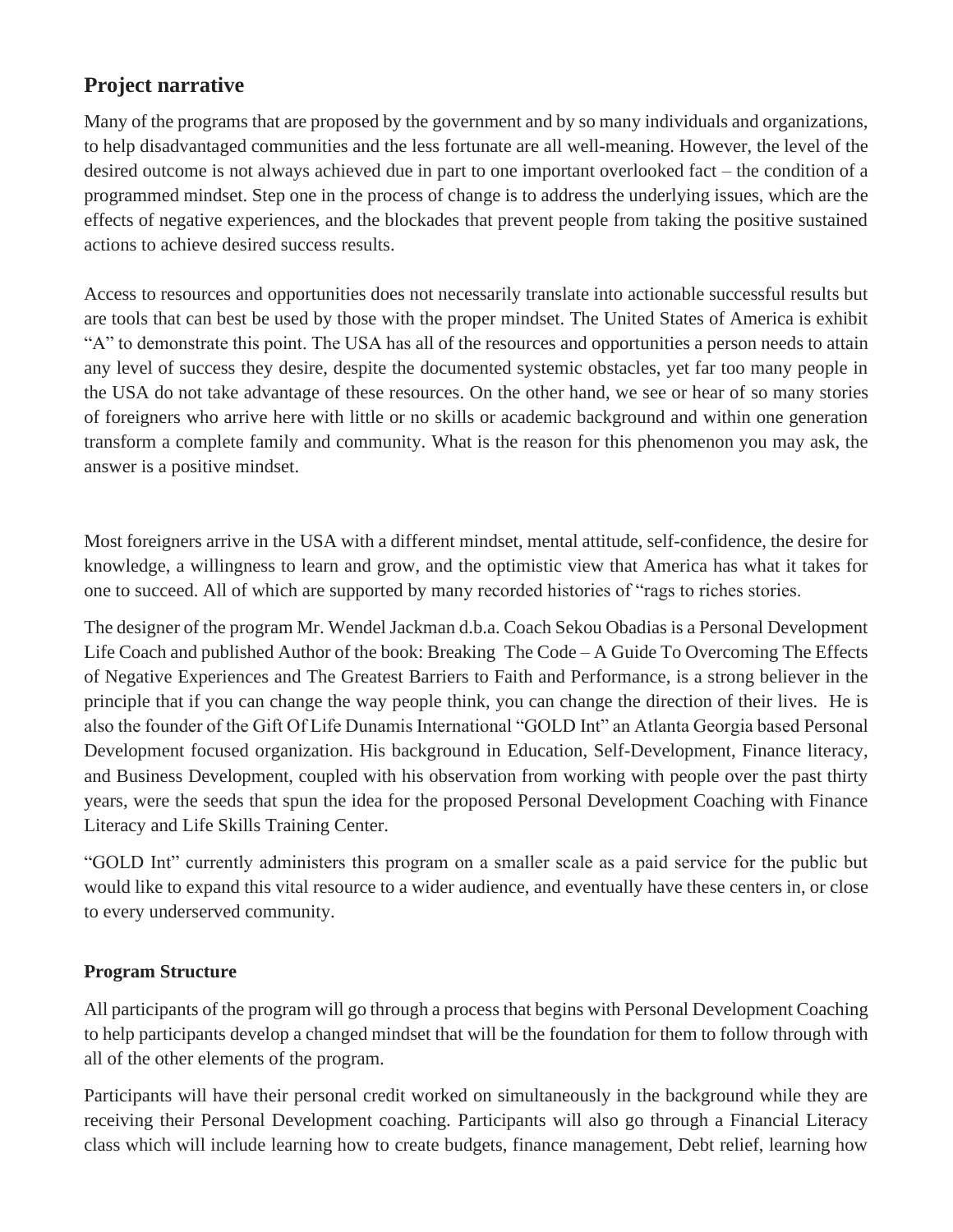to leverage their banking relationships to improve their credit profiles, and mentorship to prepare them for homeownership.

The Objective of the program is to make personal development the foundation of the program, then add the other tools necessary for success. This approach can have the following benefits:

- $\ddot{+}$  Help the participants to change and develop a Positive Mental Attitude, so they can see, and take advantage of the many opportunities that are all around them.
- $\ddot{\text{I}}$  Increased Self-Love which can then translate to love for others.
- $\downarrow$  Improved self-esteem and self-confidence.
- $\overline{\phantom{a}}$  Reduce self-destructive behaviors.
- $\overline{\phantom{a}}$  Reduced crime and violence.
- $\overline{\phantom{a}}$  Reduce the attraction to join disruptive negative gangs, thus reducing the school to prison cycle.
- $\downarrow$  Prepare a well-trained labor force of people with improved attitudes and higher work ethics.
- $\ddot{\phantom{1}}$  Stimulate community unity, increase responsibilities, and care for properties and life.
- $\overline{\phantom{a}}$  Produce a new generation of leaders with a different mindset and ability to enact the needed changes to advance both the communities and the country as a whole.

#### **Proposed programs:**

#### **The Overall Program is a Three-Phase Plan aimed at rebuilding the USA one community at a time.**

**Phase I** of the overall program is the Personal Development with Finance Literacy and Life Skills Training.

**Phase II** of the Plan is to build low-cost, high-tech, green housing development, to be used to encourage and stimulate a strong sense of community and unity. All participants of the housing program will have to go through **Phase I** of the plan to prepare them for active participation in the program's objective.

**Phase III** of the Plan is to combine housing with business development to stimulate the local community economy with jobs for the well-prepared Positive Minded community residents.

 **\*\*\*\*\*\*\*\*\*\*\*\*\*\*\*\*\*\*\*\*\*\*\*\*\*\*\*\*\*\*\*\*\*\*\*\*\*\*\*\*\*\*\*\*\*\*\*\*\*\*\*\*\*\*\*\*\*\*\*\*\*\*\*\*\*\*\*\*\*\*\***

#### **Phase I** of this program can be applied to several identified areas to improve and support  **underserved communities.**

#### **A. Create Job Skills Centers in each underserved community around the country.**

B. **Prison Reform Program -** to reduce the recidivism rates and to transition the inmates into society as changed, positive productive members of our community who can use their experiences of change to make a significant difference in the lives of our youths.

#### **Job skills targeted**

**Trades:** Carpentry; Mechanics; Plumbers; Welders; Electricians; HVAC Technicians.

**Technology:** Electronic Technicians; Computer Programmers; Medical Electronic Technicians.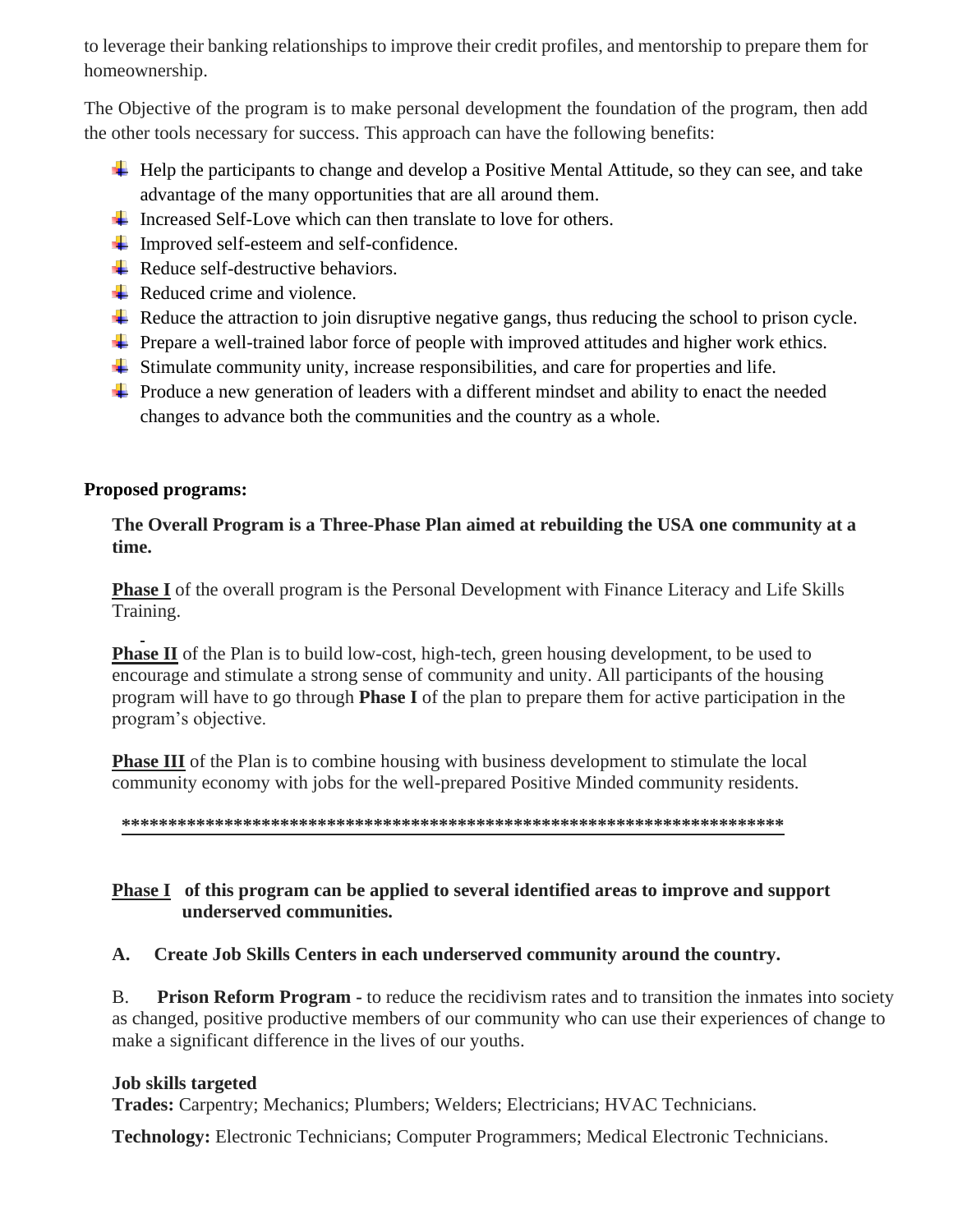**General Skills:** Skilled needed to support the Utility Companies; Public & Private Transportation Industry; CDL Drivers; Insurance Adjusters; EMT and Law Enforcement.

## **GOLD International Second Chance Finance & Life Skills Training Center In pictures**

## **(SPACE LEFT BLANK INTENTIONALLY)**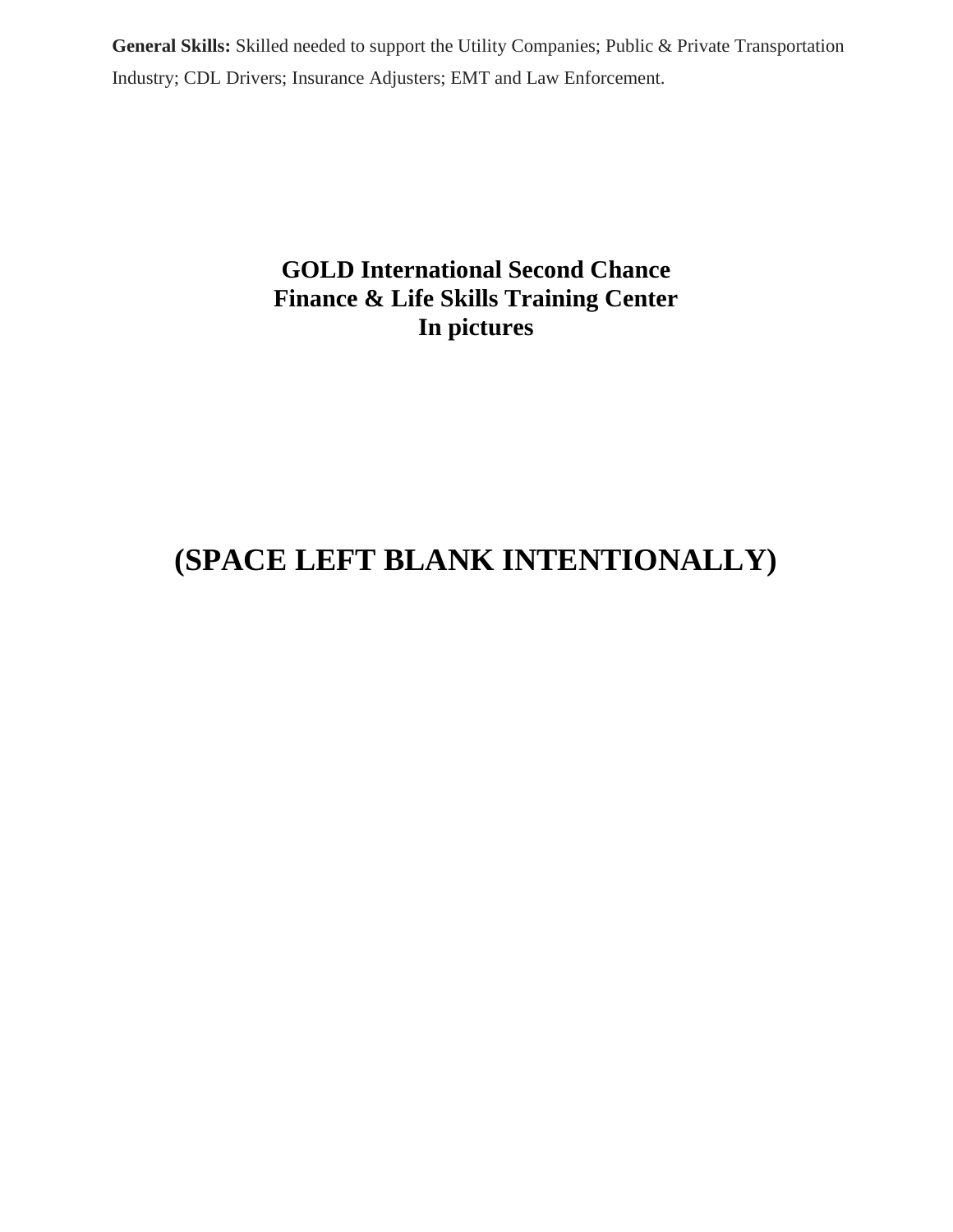